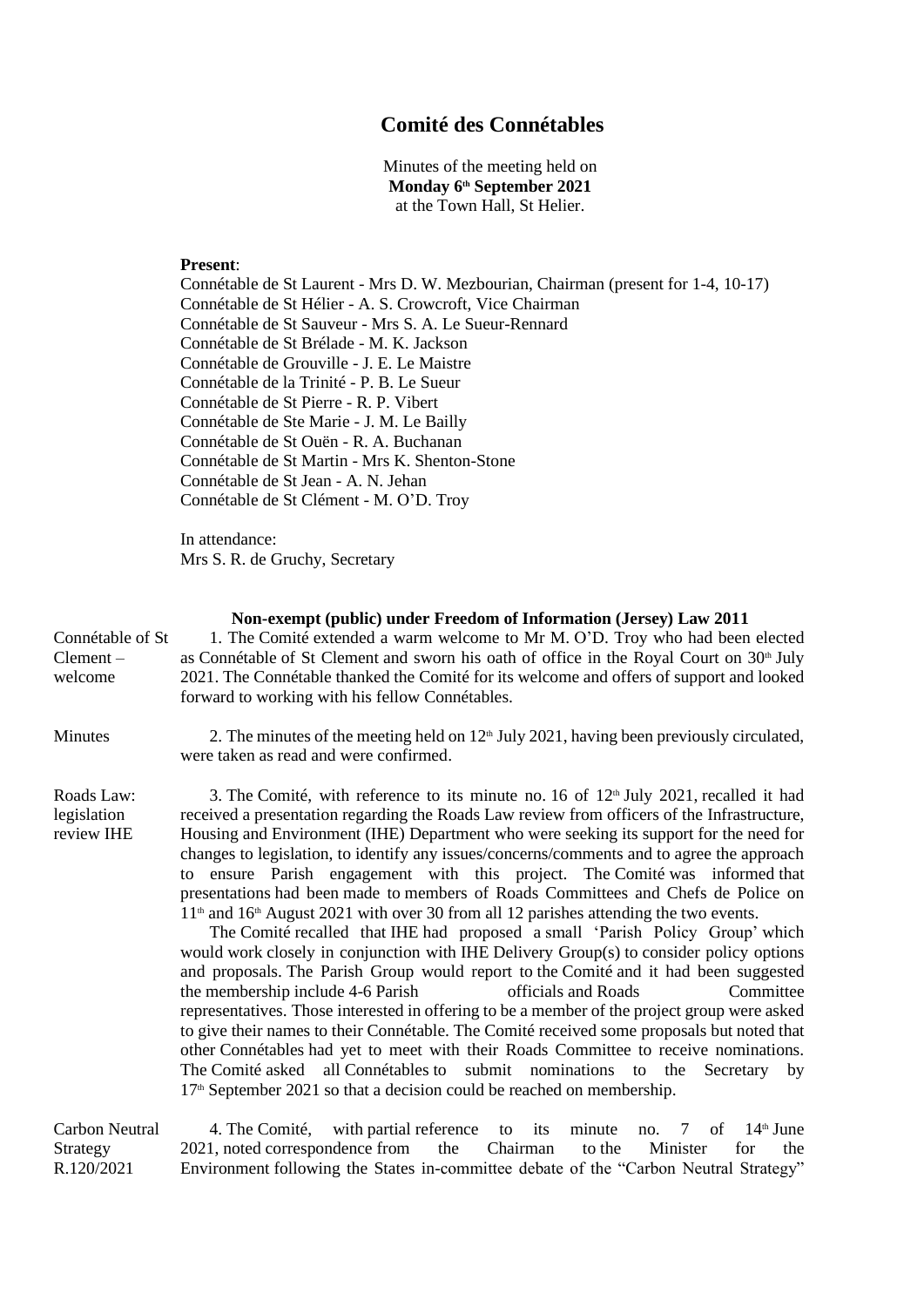R.120/2021. During that debate, the Minister had said how delighted and really inspired he was by the agenda coming from the Connétables relating to the 'climate emergency' debate and had expressed a desire to work further with the Parishes on climate emergency issues. In reply on behalf of the Minister, the Sustainability and Climate Change Engagement Manager, Government of Jersey, had offered to support Parishes with the climate emergency and had already started working with several Connétables on their carbon neutral ambitions. As an example, the Connétable of Trinity reported on the Manager's attendance to give a talk after a Parish Assembly and of subsequent work to form a Parish climate group.

Public Elections (Jersey) Law 2002 – Annual **Statements** 5. The Comité considered the Annual Statements to be sent out to every unit of dwelling accommodation, not later than 1<sup>st</sup> November, for completion and return in accordance with the requirements of Article 7(2) of the Public Elections (Jersey) Law 2002. In previous years this had included a message reminding of the forthcoming elections. The Comité approved the wording to be included on the template to remind of the 2022 elections for Connétables and Deputies.

Corbett Le Quesne – "roadshow" event especially the elderly and their families, around the help available for elderly at Parish Halls 6. The Comité considered correspondence from Corbett Le Quesne proposing a "roadshow" event where experts could share their knowledge with the community, parents/relatives, in particular the living and accommodation costs of the Long Term Care scheme. The Comité considered this might fit well with the Government of Jersey's 'Closer to Home' initiative and requested that the request be forwarded to the relevant Department.

Tree Strategy stakeholder workshop invitation 7. The Comité, with reference to its minute no. 7 of  $12<sup>th</sup>$  July 2021, was informed by the Connétable of St Brelade that due to the sitting of the States Assembly he had been unable to attend the workshops held on  $22^{\text{nd}}/23^{\text{rd}}$  July 2021, as part of the "Species and Habitat Protection" project aiming to protect, maintain and enhance Jersey's current and future trees. The Comité noted that the Government of Jersey had since issued the Tree Strategy Survey with a closing date of 5<sup>th</sup> September 2021.

JE micro-forest projects 8. The Comité, with reference to its minute no. 18 of  $12<sup>th</sup>$  July 2021, noted that the Minister for the Environment had issued Ministerial Decisions to waive the planning application fees for the Parishes for their micro-forest scheme in partnership with Jersey Electricity plc (MD 17 and MD 47 refer) and agreed a letter of thanks should be sent to the Minister.

Dogs (Jersey) Law 1961 representation 9. The Comité, with reference to its minute no. 3 of  $12<sup>th</sup>$  July 2021, noted that whilst Article 11B of the Dogs (Jersey) Law 1961 permitted any person to make a representation to the Magistrate's Court alleging that a dog was dangerously out of control or was otherwise not kept under proper control, there was no published guidance to outline the process and an individual would need to seek their own advice. The Code of Practice for Dog Walkers issued by the Government of Jersey covered a number of areas including some addressed by legislation; where there was an alleged offence this should be reported to the States of Jersey Police so that the matter might be investigated.

Liberation Day 2022 10. The Comité discussed the planning of events to mark the  $77<sup>th</sup>$  anniversary of the Liberation on 9<sup>th</sup> May 2022. As events to mark the 75<sup>th</sup> and 76<sup>th</sup> anniversaries, in 2020 and 2021, had been cancelled due to the coronavirus pandemic, many were looking forward to celebrations in 2022 which would also be the Platinum Jubilee of Her Majesty Queen Elizabeth II. The Comité agreed to seek further information from the Bailiff's Chief Officer so that Parishes might take this into account when planning their events.

Next meeting 11. The Connétable of St Helier was thanked for his hospitality and the Comité noted the next meeting would be on  $11<sup>th</sup>$  October 2021.